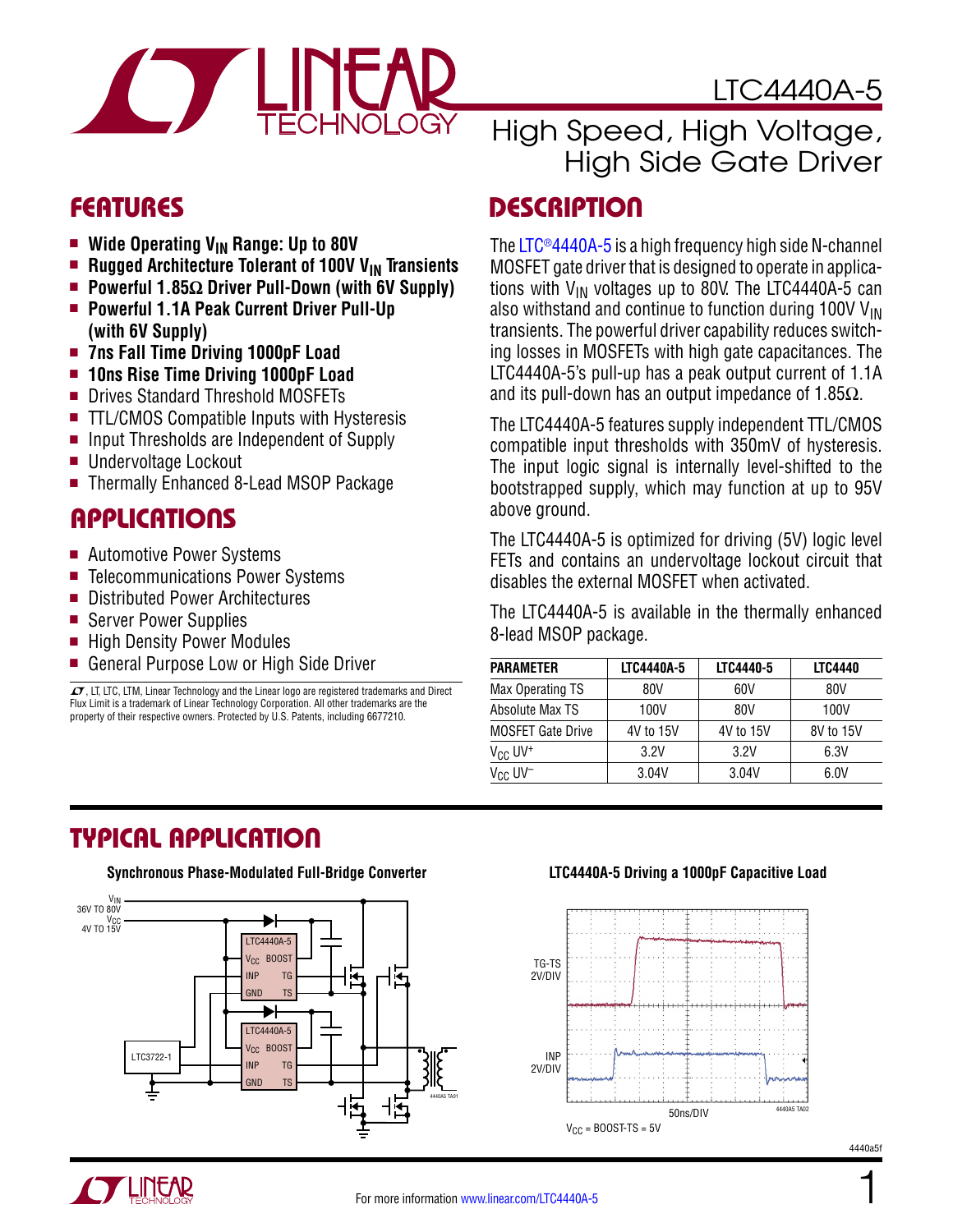### Absolute Maximum Ratings

#### **(Note 1)**

| Supply Voltage                                    |  |
|---------------------------------------------------|--|
|                                                   |  |
|                                                   |  |
|                                                   |  |
| BOOST Voltage (Continuous)  -0.3V to 95V          |  |
|                                                   |  |
|                                                   |  |
|                                                   |  |
| Operating Junction Temperature Range (Notes 2, 3) |  |
|                                                   |  |
|                                                   |  |
| LTC4440AMP-5  -55°C to 150°C                      |  |
| Storage Temperature Range  -65°C to 150°C         |  |
| Lead Temperature (Soldering, 10 sec)300°C         |  |

### Pin Configuration



### Order Information

| <b>LEAD FREE FINISH</b> | <b>TAPE AND REEL</b>                         | <b>PART MARKING*</b> | PACKAGE DESCRIPTION   | <b>TEMPERATURE RANGE</b> |
|-------------------------|----------------------------------------------|----------------------|-----------------------|--------------------------|
| LTC4440AIMS8E-5#PBF     | LTC4440AIMS8E-5#TRPBF                        | LTGKP                | l 8-Lead Plastic MSOP | 1–40°C to 125°C          |
| LTC4440AHMS8E-5#PBF     | ITC4440AHMS8F-5#TRPBF                        | LTGKP                | l 8-Lead Plastic MSOP | 1–40°C to 150°C          |
|                         | LTC4440AMPMS8E-5#PBF LLTC4440AMPMS8E-5#TRPBF | ITGKP                | l 8-Lead Plastic MSOP | 1–55°C to 150°C          |

Consult LTC Marketing for parts specified with wider operating temperature ranges. \*The temperature grade is identified by a label on the shipping container. Consult LTC Marketing for information on nonstandard lead based finish parts.

For more information on lead free part marking, go to: http://www.linear.com/leadfree/ For more information on tape and reel specifications, go to: http://www.linear.com/tapeandreel/

### Electrical Characteristics **The** ● **denotes specifications which apply over the specified operating**

junction temperature range, otherwise specifications are at T<sub>A</sub> = 25°C. V<sub>CC</sub> = V<sub>BOOST</sub> = 6V, V<sub>TS</sub> = GND = 0V, unless otherwise noted. **(Note 2)**

| <b>SYMBOL</b>                  | <b>PARAMETER</b>                                     | <b>CONDITIONS</b>                                               | <b>MIN</b>   | <b>TYP</b>          | <b>MAX</b>   | <b>UNITS</b> |
|--------------------------------|------------------------------------------------------|-----------------------------------------------------------------|--------------|---------------------|--------------|--------------|
| Main Supply (V <sub>CC</sub> ) |                                                      |                                                                 |              |                     |              |              |
| <b>I</b> <sub>VCC</sub>        | DC Supply Current<br>Normal Operation<br><b>UVLO</b> | $INP = 0V$<br>$V_{CC}$ < UVLO Threshold (Falling) – 0.1V        |              | 200<br>18           | 325<br>40    | μA<br>μA     |
| <b>UVLO</b>                    | Undervoltage Lockout Threshold                       | V <sub>CC</sub> Rising<br>V <sub>CC</sub> Falling<br>Hysteresis | 2.75<br>2.60 | 3.20<br>3.04<br>160 | 3.65<br>3.50 | V<br>V<br>mV |
|                                | <b>Bootstrapped Supply (BOOST - TS)</b>              |                                                                 |              |                     |              |              |
| <b>BOOST</b>                   | DC Supply Current<br>Normal Operation                | $INP = 0V$<br>$INP = 6V$                                        |              | 0<br>310            | 450          | μA<br>μA     |

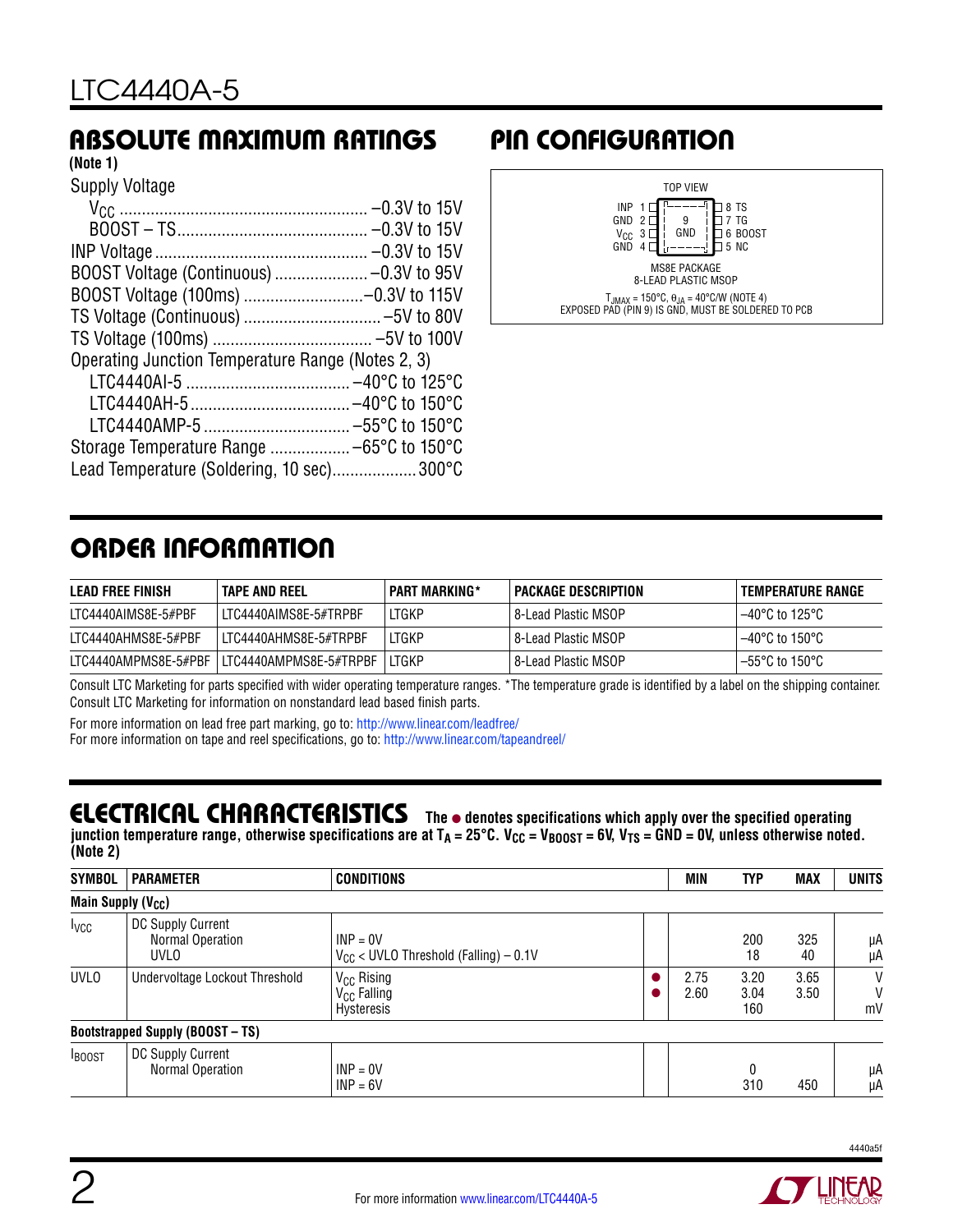### **ELECTRICAL CHARACTERISTICS** The  $\bullet$  denotes specifications which apply over the specified operating

junction temperature range, otherwise specifications are at T<sub>A</sub> = 25°C. V<sub>CC</sub> = V<sub>BOOST</sub> = 6V, V<sub>TS</sub> = GND = 0V, unless otherwise noted. **(Note 2)**

| <b>SYMBOL</b>           | <b>PARAMETER</b>                  | <b>CONDITIONS</b>                                           |  | MIN | <b>TYP</b> | <b>MAX</b>     | UNITS    |
|-------------------------|-----------------------------------|-------------------------------------------------------------|--|-----|------------|----------------|----------|
|                         | <b>Input Signal (INP)</b>         |                                                             |  |     |            |                |          |
| V <sub>IH</sub>         | High Input Threshold              | <b>INP Ramping High</b>                                     |  | 1.2 | 1.55       | $\overline{2}$ | V        |
| $V_{IL}$                | Low Input Threshold               | <b>INP Ramping Low</b>                                      |  | 0.8 | 1.25       | 1.6            | V        |
| $V_{IH} - V_{IL}$       | Input Voltage Hysteresis          |                                                             |  |     | 0.350      |                | V        |
| $I_{\text{IMP}}$        | Input Pin Bias Current            |                                                             |  |     | ±0.01      | ±2             | μA       |
|                         | <b>Output Gate Driver (TG)</b>    |                                                             |  |     |            |                |          |
| $V_{OH}$                | High Output Voltage               | $I_{TG} = -10mA$ , $V_{OH} = V_{BOOST} - V_{TG}$            |  |     | 0.7        |                | V        |
| $V_{OL}$                | Low Output Voltage                | $I_{TG} = 100mA$                                            |  |     | 185        | 400            | mV       |
| I <sub>PU</sub>         | Peak Pull-Up Current              |                                                             |  | 0.7 | 1.1        |                | A        |
| $R_{DS}$                | Output Pull-Down Resistance       |                                                             |  |     | 1.85       | 4              | Ω        |
| <b>Switching Timing</b> |                                   |                                                             |  |     |            |                |          |
| $t_{r}$                 | Output Rise Time                  | $10\% - 90\%$ , $C_L = 1nF$<br>$10\% - 90\%$ , $C_L = 10nF$ |  |     | 10<br>100  |                | ns<br>ns |
| $t_{\rm f}$             | Output Fall Time                  | $10\% - 90\%$ , $C_L = 1nF$<br>$10\% - 90\%$ , $C_1 = 10nF$ |  |     | 7<br>70    |                | ns<br>ns |
| t <sub>PLH</sub>        | Output Low-High Propagation Delay |                                                             |  |     | 35         | 80             | ns       |
| t <sub>PHL</sub>        | Output High-Low Propagation Delay |                                                             |  |     | 33         | 80             | ns       |

**Note 1:** Stresses beyond those listed under Absolute Maximum Ratings may cause permanent damage to the device. Exposure to any Absolute Maximum Rating condition for extended periods may affect device reliability and lifetime.

**Note 2:** The LTC4440A-5 is tested under pulsed load conditions such that  $T_J \approx T_A$ . The LTC4440AI-5 is guaranteed over the -40°C to 125°C operating junction temperature range, The LTC4440AH-5 is guaranteed over the –40°C to 150°C operating junction temperature range and the LTC4440AMP-5 is tested and guaranteed over the –55°C to 150°C operating junction temperature range.

High junction temperatures degrade operating lifetimes; operating lifetime is derated to junction temperatures greater than 125°C. Note that the maximum ambient temperature consistent with these specifications is determined by specific operating conditions in conjunction with board layout, the rated package thermal impedance and other environment factors.

**Note 3:**  $T_J$  is calculated from the ambient temperature  $T_A$  and power dissipation PD according to the following formula:

$$
T_J = T_A + (PD \bullet \theta_{JA} \degree C/W)
$$

Continuous operation above the specified absolute operating junction temperature may impair device reliability or permanently damage the device.

**Note 4:** Failure to solder the exposed pad of the MS8E package to the PC board will result in a thermal resistance much higher than 40°C/W.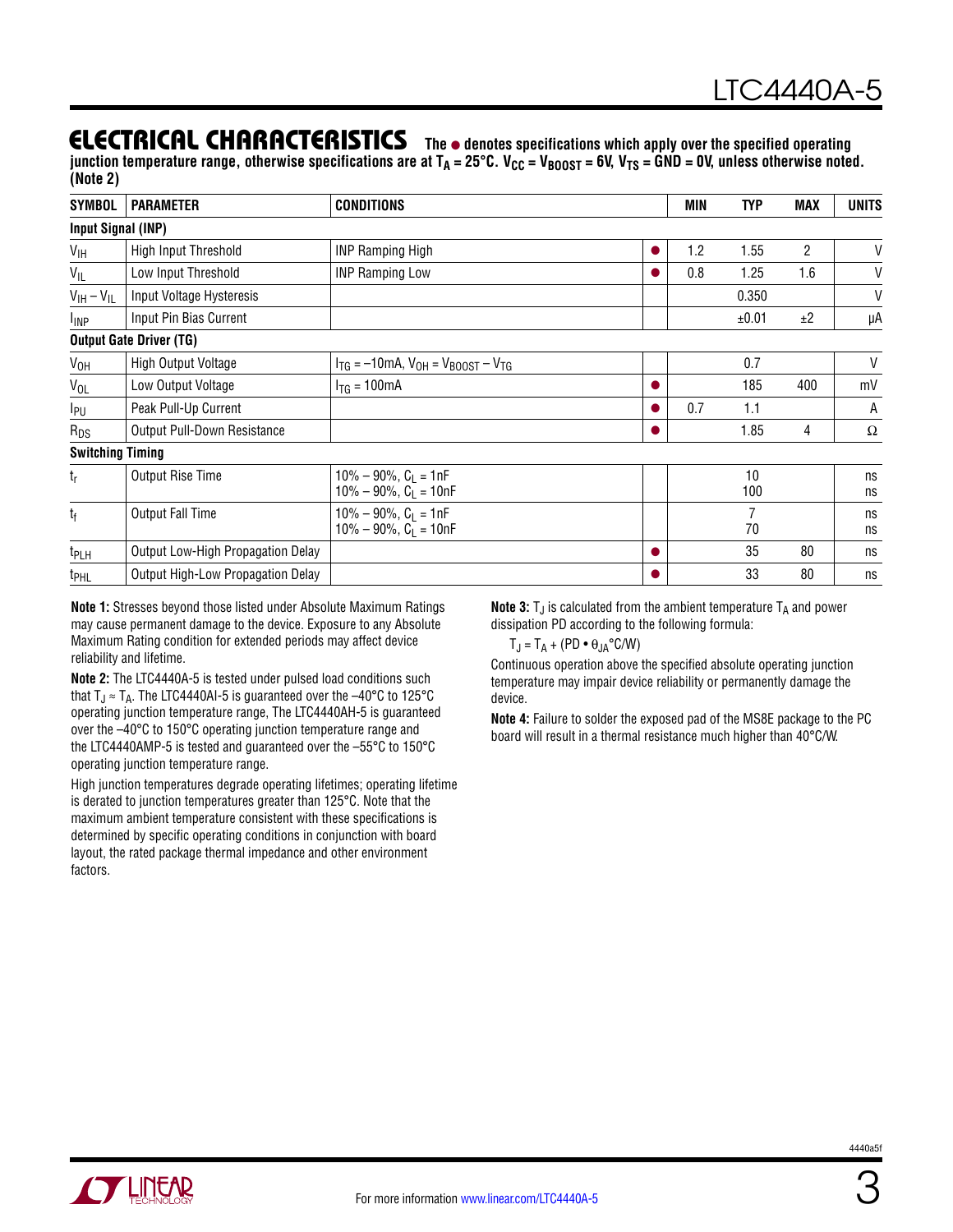# Typical Performance Characteristics

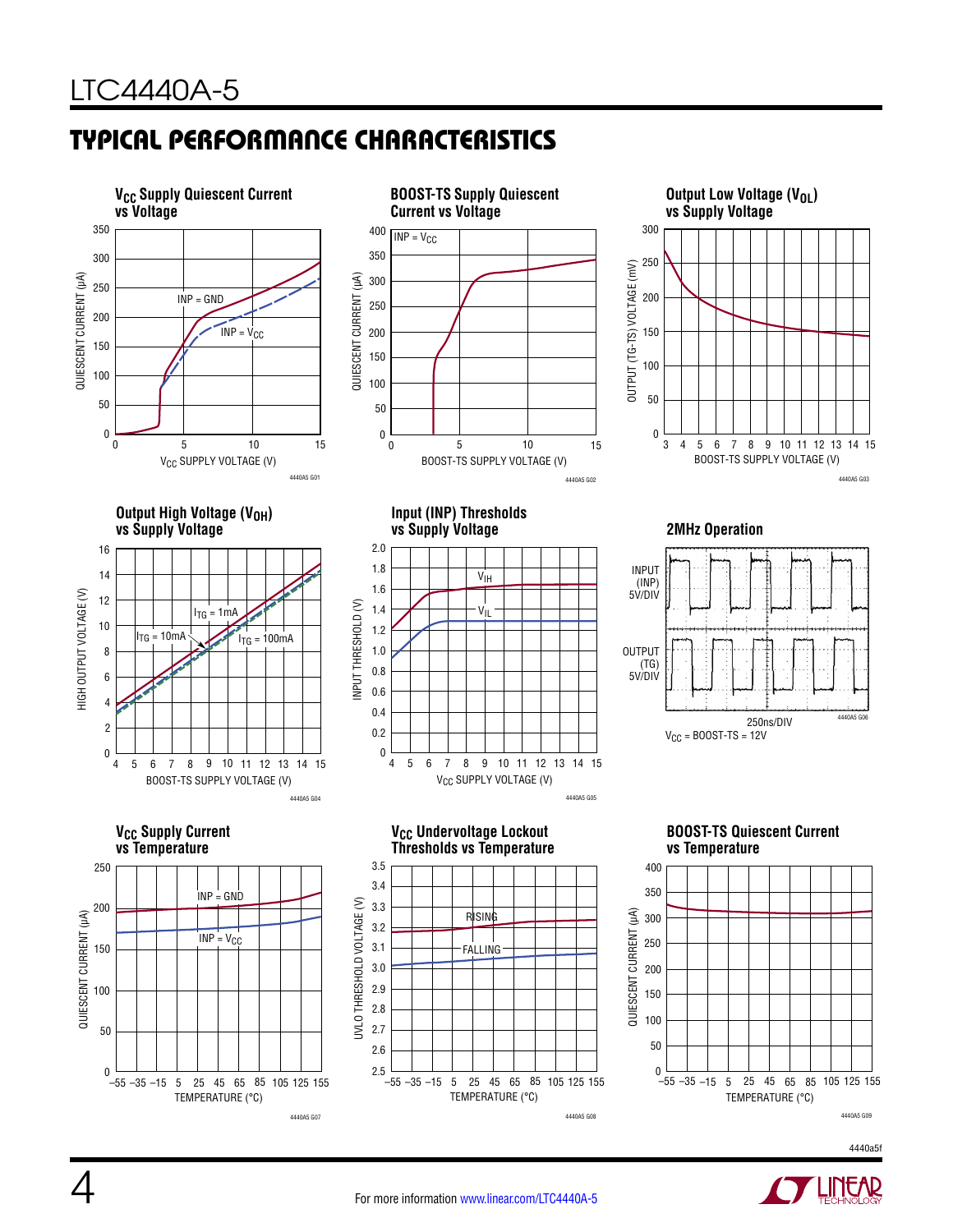### Typical Performance Characteristics

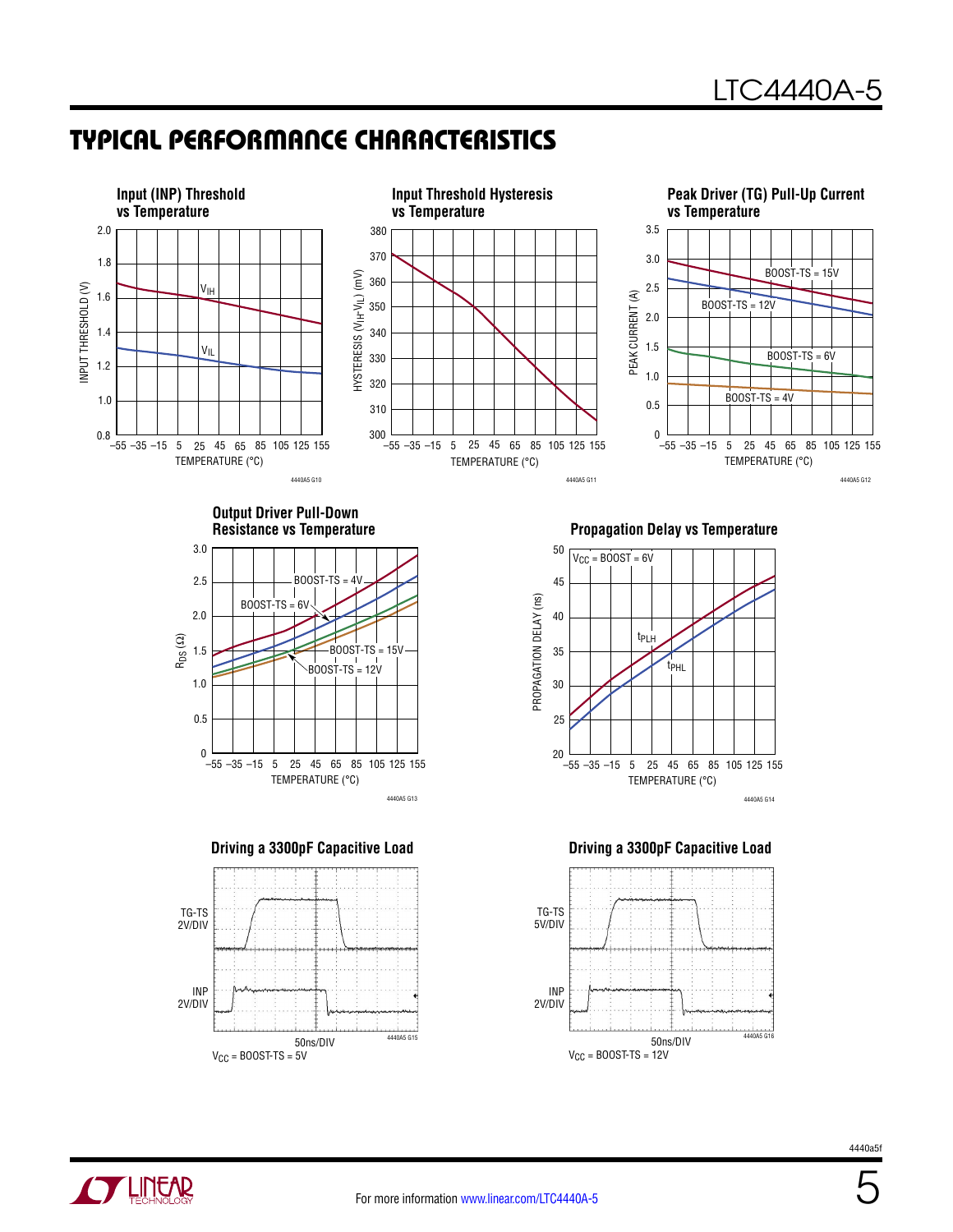### Pin Functions

**INP (Pin 1):** Input Signal. TTL/CMOS compatible input referenced to GND (Pin 2).

**GND (Pins 2, 4, Exposed Pad Pin 9):** Ground. The exposed pad must be electrically connected to Pins 2 and 4 and soldered to PCB ground for rated thermal performance.

**V<sub>CC</sub>** (Pin 3): Chip Supply. This pin powers the internal low side circuitry. A low ESR ceramic bypass capacitor should be tied between this pin and the GND pin (Pin 2).

**NC (Pin 5):** No Connect. No connection required. For convenience, this pin may be tied to Pin 6 (BOOST) on the application board.

**BOOST (Pin 6):** High Side Bootstrapped Supply. An external capacitor should be tied between this pin and TS (Pin 8). Normally, a bootstrap diode is connected between  $V_{CC}$ (Pin 3) and this pin. Voltage swing at this pin is from  $V_{CC}$  $-V_D$  to  $V_{IN}$  +  $V_{CC}$  –  $V_D$ , where  $V_D$  is the forward voltage drop of the bootstrap diode.

**TG (Pin 7):** High Current Gate Driver Output (Top Gate). This pin swings between TS and BOOST.

**TS (Pin 8):** Top (High Side) source connection or GND if used in ground referenced applications.

#### BOOST TG BOOST 4440A5 BD VIN UP TO 80V, TRANSIENT UP TO 100V TS UNDERVOLTAGE **LOCKOUT** LEVEL SHIFTER Vcc 4V TO 15V GND INP

# Timing Diagram

Block Diagram



GND TS

4440a5f

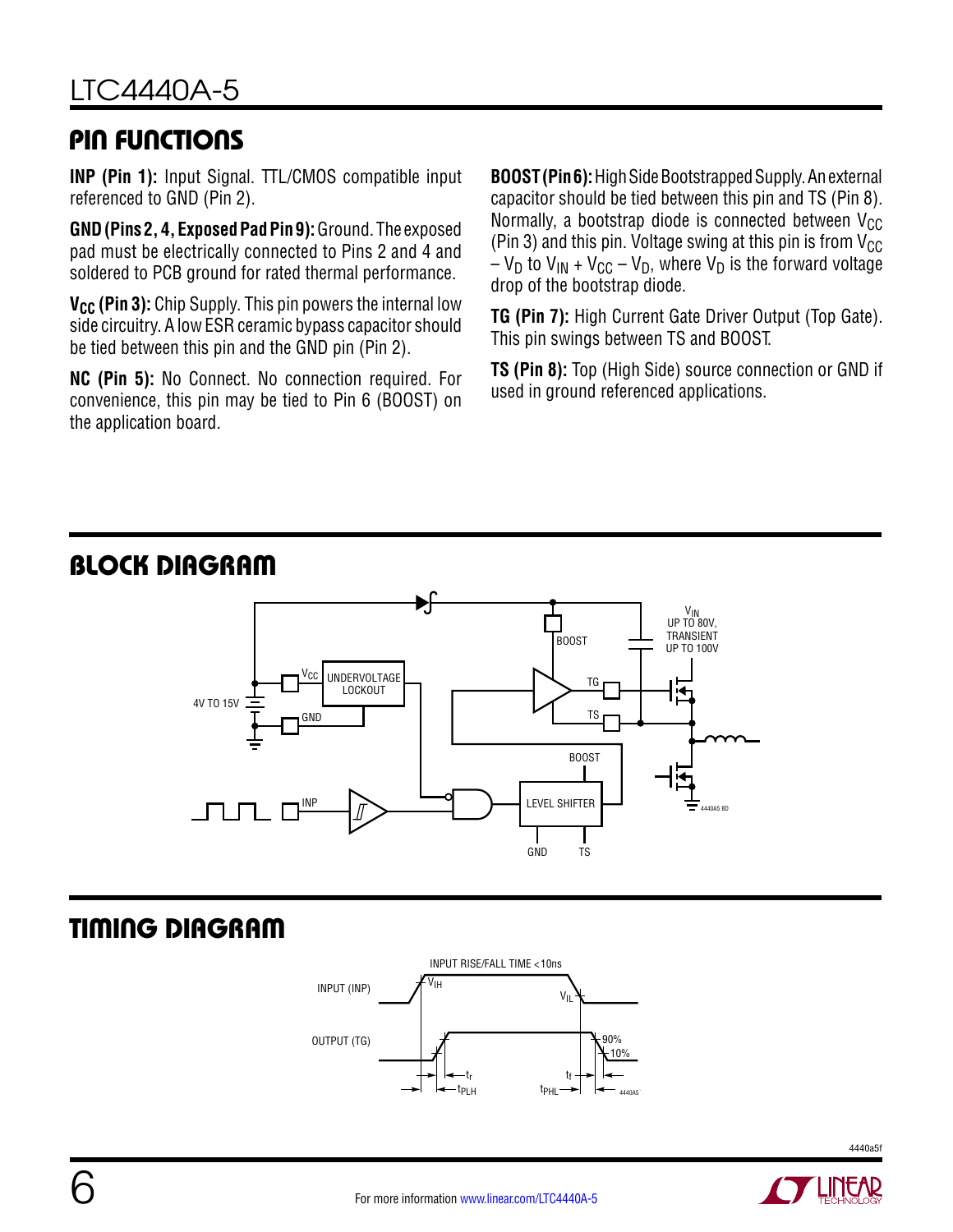### Applications Information

#### **Overview**

The LTC4440A-5 receives a ground-referenced, low voltage digital input signal to drive a high side N-channel power MOSFET whose drain can float up to 80V above ground, eliminating the need for a transformer between the low voltage control signal and the high side gate driver. The LTC4440A-5 normally operates in applications with input supply voltages ( $V_{IN}$ ) up to 80V, but is able to withstand and continue to function during 100V, 100ms transients on the input supply.

The powerful output driver of the LTC4440A-5 reduces the switching losses of the power MOSFET, which increase with transition time. The LTC4440A-5 is capable of driving a 1nF load with 10ns rise and 7ns fall times using a bootstrapped supply voltage V<sub>BOOST-TS</sub> of 6V.

#### **Input Stage**

The LTC4440A-5 employs TTL/CMOS compatible input logic level or thresholds that allow a low voltage digital signal to drive standard threshold power MOSFETs. The LTC4440A-5 contains an internal voltage regulator that biases the input buffer, allowing the input thresholds ( $V_{\text{IH}}$  = 1.6V,  $V_{\text{IL}}$  = 1.25V) to be relatively independent of variations in  $V_{CC}$ . The 350mV hysteresis between  $V_{IH}$  and  $V_{II}$  eliminates false triggering due to noise during switching transitions. However, care should be taken to keep this pin from any noise pickup, especially in high frequency, high voltage applications. The LTC4440A-5 input buffer has a high input impedance and draws negligible input current, simplifying the drive circuitry required for the input.

#### **Output Stage**

A simplified version of the LTC4440A-5's output stage is shown in Figure 1. The pull-down device is an N-channel MOSFET (N1) and the pull-up device is an NPN bipolar junction transistor (Q1). The output swings from the lower rail (TS) to within an NPN  $V_{BF}$  (~0.7V) of the positive rail (BOOST). This large voltage swing is important in driving external power MOSFETs, whose  $R_{DS(ON)}$  is inversely proportional to its gate overdrive voltage  $(V_{GS} - V_{TH})$ .

The LTC4440A-5's peak pull-up (Q1) current is 1.1A while the pull-down (N1) resistance is 1.85 $Ω$ , with a BOOST-TS supply of 6V. The low impedance of N1 is required to



**Figure 1. Capacitance Seen by TG During Switching**

discharge the power MOSFET's gate capacitance during high-to-low signal transitions. When the power MOSFET's gate is pulled low (gate shorted to source through N1) by the LTC4440A-5, its source (TS) is pulled low by its load (e.g., an inductor or resistor). The slew rate of the source/ gate voltage causes current to flow back to the MOSFET's gate through the gate-to-drain capacitance  $(C_{GD})$ . If the MOSFET driver does not have sufficient sink current capability (low output impedance), the current through the power MOSFET's  $C_{GD}$  can momentarily pull the gate high, turning the MOSFET back on.

A similar scenario exists when the LTC4440A-5 is used to drive a low side MOSFET. When the low side power MOSFET's gate is pulled low by the LTC4440A-5, its drain voltage is pulled high by its load (e.g., inductor or resistor). The slew rate of the drain voltage causes current to flow back to the MOSFET's gate through its gate-to-drain capacitance. If the MOSFET driver does not have sufficient sink current capability (low output impedance), the current through the power MOSFET's  $C_{GD}$  can momentarily pull the gate high, turning the MOSFET back on.

#### **Rise/Fall Time**

Since the power MOSFET generally accounts for the majority of the power loss in a converter, it is important to quickly turn it on or off, thereby minimizing the transition time in its linear region. The LTC4440A-5 can drive a 1nF load with a 10ns rise time and 7ns fall time.

The LTC4440A-5's rise and fall times are determined by the peak current capabilities of Q1 and N1. The predriver that drives Q1 and N1 uses a nonoverlapping transition scheme to minimize cross-conduction currents. N1 is fully turned off before Q1 is turned on and vice versa.

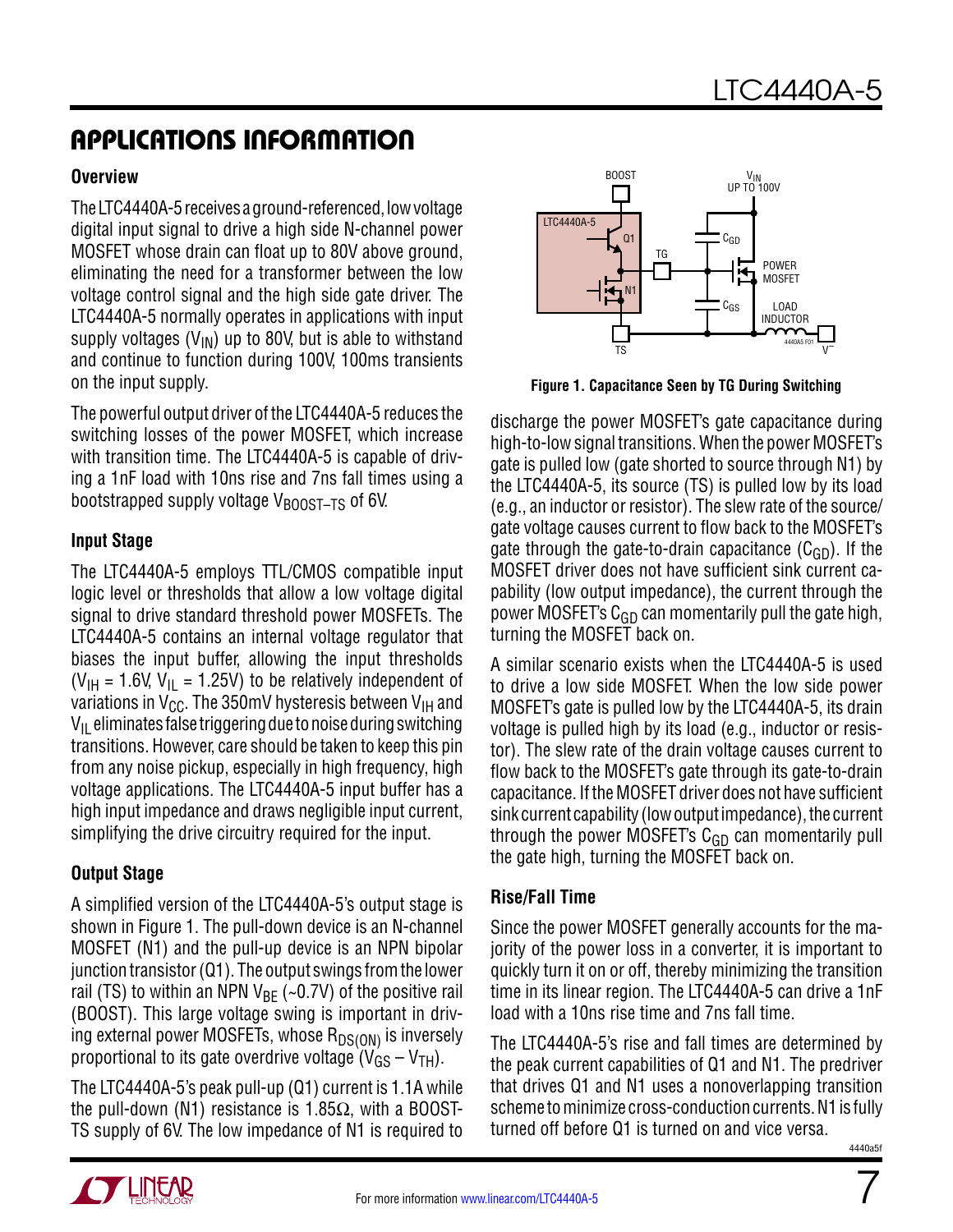### Applications Information

#### **Power Dissipation**

To ensure proper operation and long-term reliability, the LTC4440A-5 must not operate beyond its maximum temperature rating. Package junction temperature can be calculated by:

 $T_{\rm J} = T_{\rm A} + \rm PD \left( \theta_{\rm JA} \right)$ 

where:

 $T_{\rm J}$  = Junction Temperature

 $T_A$  = Ambient Temperature

PD = Power Dissipation

 $\theta_{JA}$  = Junction-to-Ambient Thermal Resistance

Power dissipation consists of standby and switching power losses:

 $PD = P_{STDRY} + P_{AC}$ 

where:

 $P_{STDBY}$  = Standby Power Losses

 $P_{AC}$  = AC Switching Losses

The LTC4440A-5 consumes very little current during standby. The DC power loss at  $V_{CC}$  = 6V and  $V_{BOOST-TS}$  = 6V is only  $(200\mu A)(6V) = 1.2\mu W$  with  $INP = 0V$ .

AC switching losses are made up of the output capacitive load losses and the transition state losses. The capacitive load losses are primarily due to the large AC currents needed to charge and discharge the load capacitance during switching. Load losses for the output driver driving a pure capacitive load  $C_{\text{OUT}}$  would be:

Load Capacitive Power =  $(C_{\text{OUT}})(f)(V_{\text{BOOST-TS}})^2$ 

The power MOSFET's gate capacitance seen by the driver output varies with its  $V_{GS}$  voltage level during switching. A power MOSFET's capacitive load power dissipation can be calculated using its gate charge,  $Q_G$ . The  $Q_G$  value corresponding to the MOSFET's  $V_{GS}$  value ( $V_{CC}$  in this case) can be readily obtained from the manufacturer's  $Q_G$  vs  $V_{GS}$  curves:

Load Capacitive Power (MOS) =  $(V_{\text{B0OST-TS}})(Q_G)(f)$ 

Transition state power losses are due to both AC currents required to charge and discharge the driver's internal nodal capacitances and cross-conduction currents in the internal gates.

### **Undervoltage Lockout (UVLO)**

The LTC4440A-5 contains an undervoltage lockout detector that monitors  $V_{CC}$ . When  $V_{CC}$  falls below 3.04V, the internal buffer is disabled and the output pin TG is pulled down to TS.

### **Bypassing and Grounding**

The LTC4440A-5 requires proper bypassing on the  $V_{CC}$ and  $V_{\text{BODST-TS}}$  supplies due to its high speed switching (nanoseconds) and large AC currents (Amperes). Careless component placement and PCB trace routing may cause excessive ringing and under/overshoot.

To obtain the optimum performance from the LTC4440A-5:

- A. Mount the bypass capacitors as close as possible between the  $V_{CC}$  and GND pins and the BOOST and TS pins. The leads should be shortened as much as possible to reduce lead inductance.
- B. Use a low inductance, low impedance ground plane to reduce any ground drop and stray capacitance. Remember that the LTC4440A-5 switches >2A peak currents and any significant ground drop will degrade signal integrity.
- C. Plan the power/ground routing carefully. Know where the large load switching current is coming from and going to. Maintain separate ground return paths for the input pin and the output power stage.
- D. Keep the copper trace between the driver output pin and the load short and wide.
- E. When using the MS8E package, be sure to solder the exposed pad on the back side of the LTC4440A-5 package to the board. Correctly soldered to a 2500mm<sup>2</sup> double-sided 1oz copper board, the LTC4440A-5 has a thermal resistance of approximately 40°C/W. Failure to make good thermal contact between the exposed back side and the copper board will result in thermal resistances far greater than 40°C/W.



4440a5f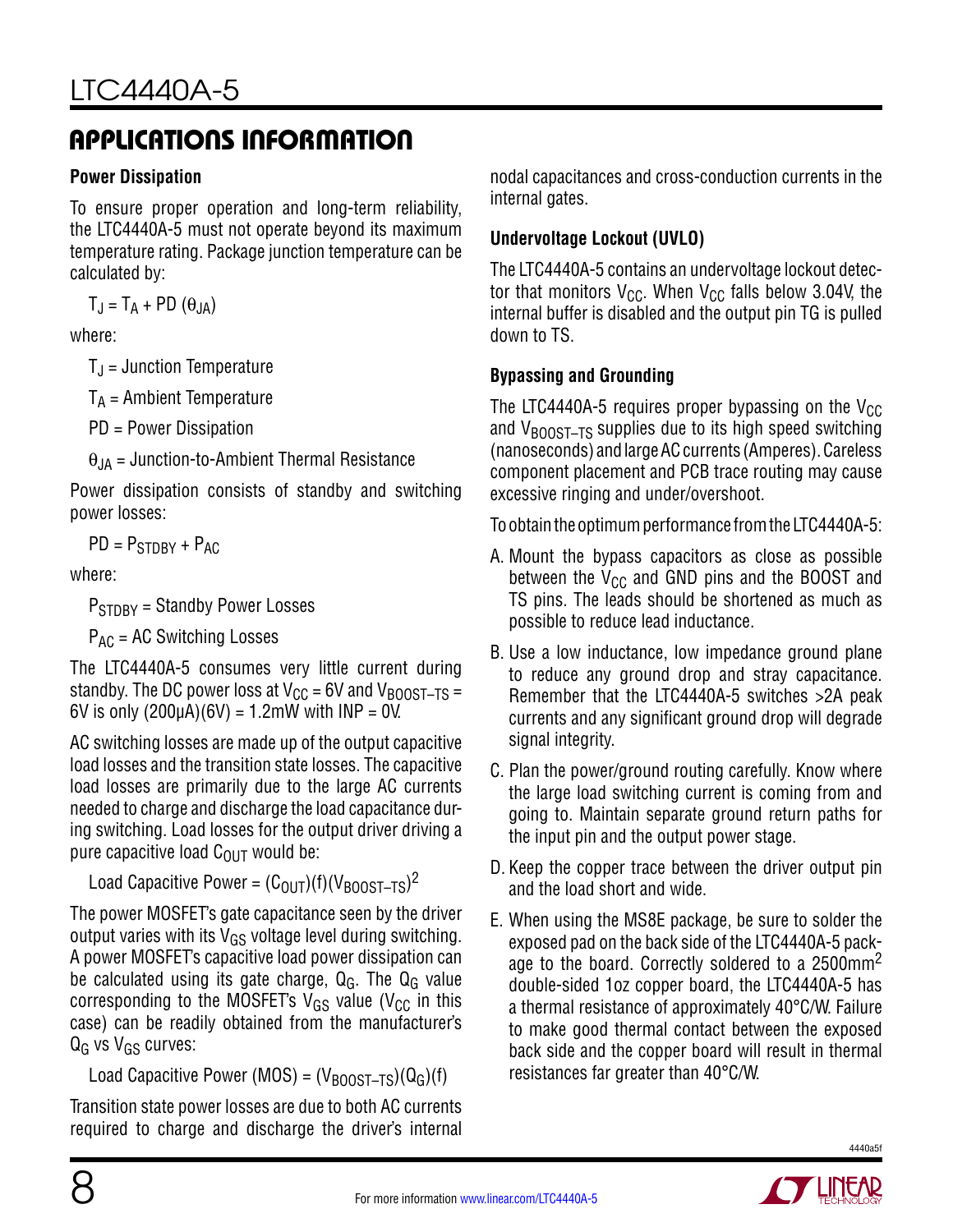### Typical Applications





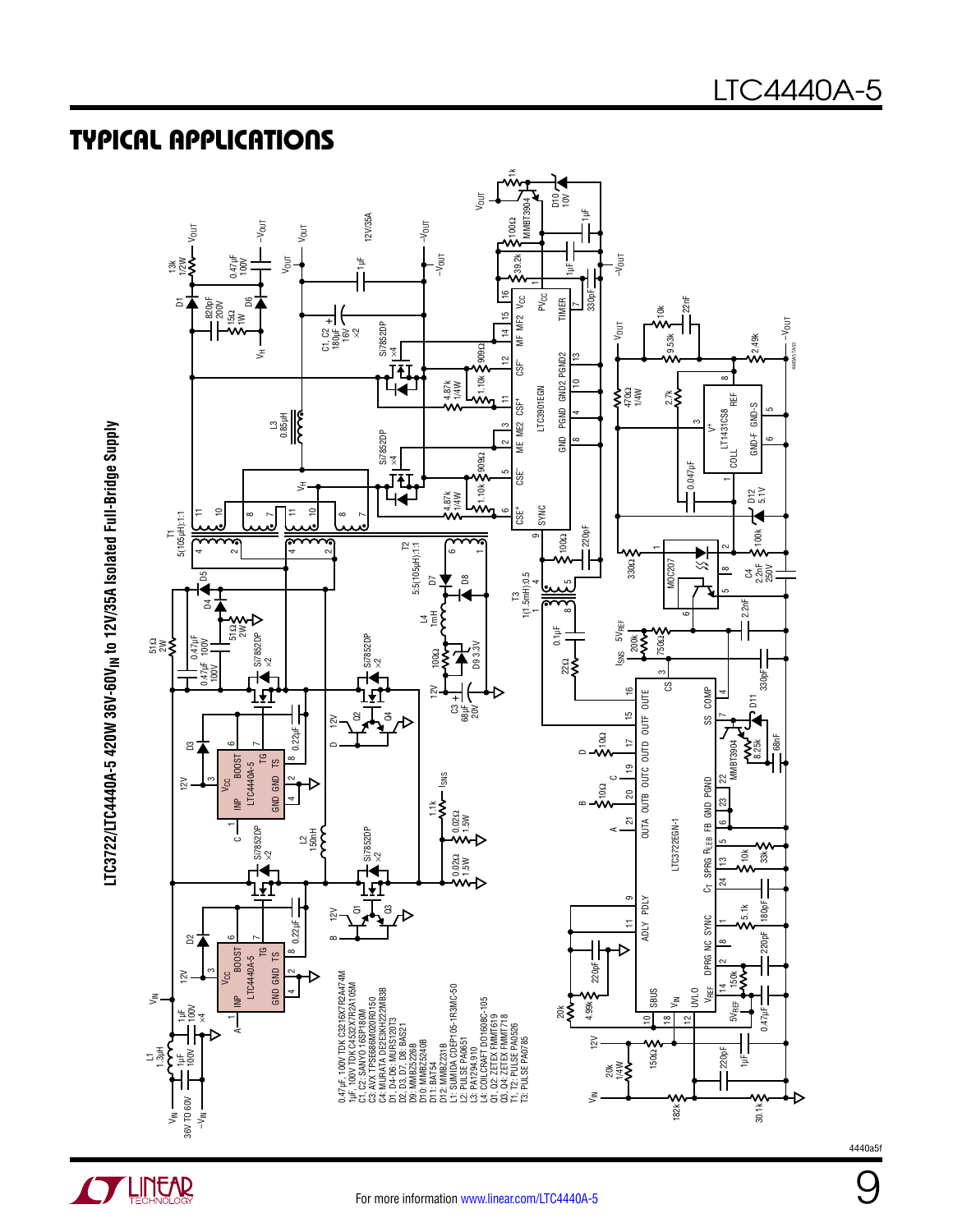### Typical Applications



**LTC3723-1 240W 42-56VIN to 12V/20A Isolated 1/4Brick (2.3"**   $\sf LTC3723\text{-}1\;240W\;42\text{-}56V \rm_{lN}\;to\;12V/20A\;Isolated\;1/4\text{Brick}\;(2.3"\times1.45")$ 

10



4440a5f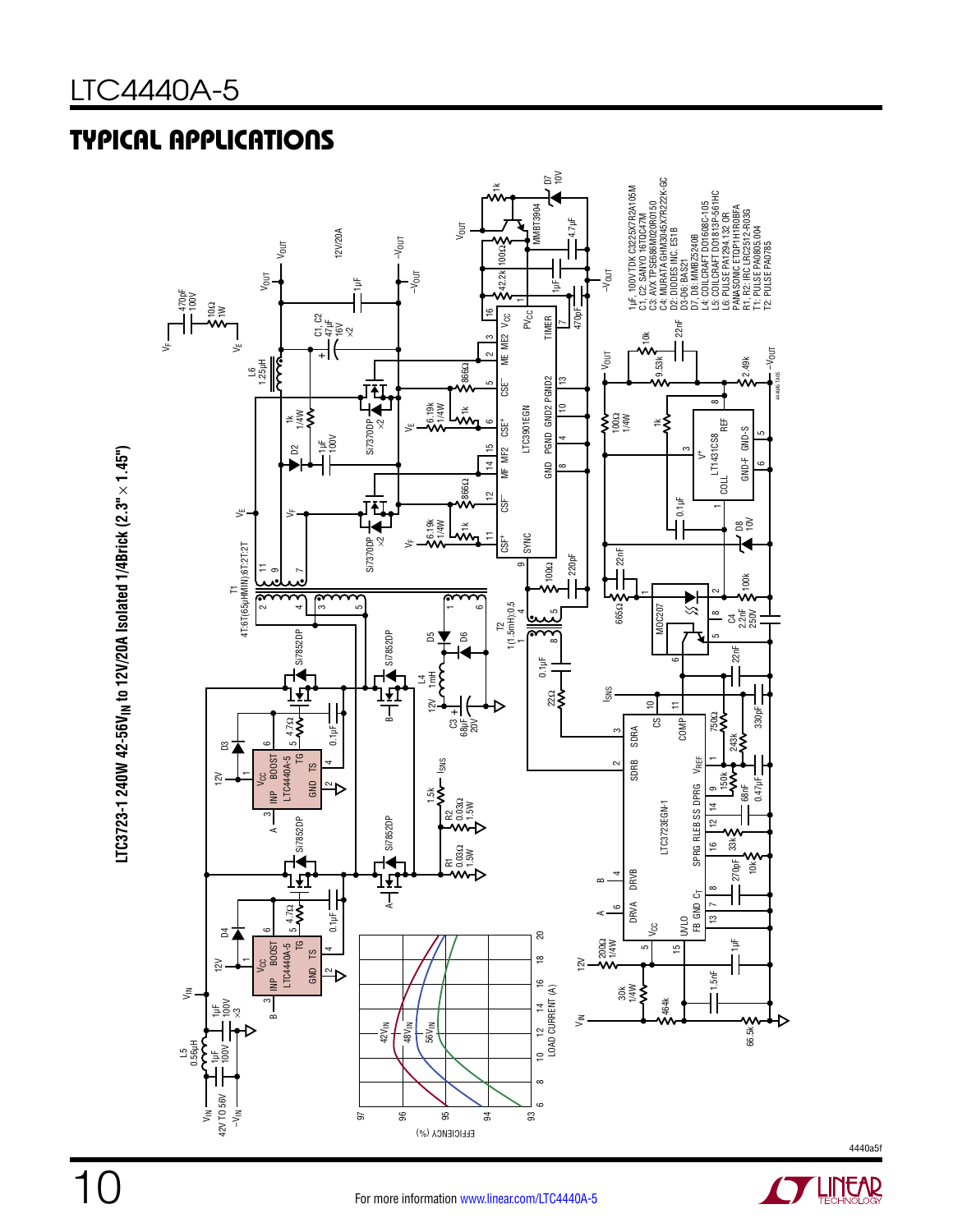### Package Description



#### **MS8E Package 8-Lead Plastic MSOP, Exposed Die Pad**

(Reference LTC DWG # 05-08-1662 Rev J)

- 1. DIMENSIONS IN MILLIMETER/(INCH)
- 2. DRAWING NOT TO SCALE
- 3. DIMENSION DOES NOT INCLUDE MOLD FLASH, PROTRUSIONS OR GATE BURRS.
- MOLD FLASH, PROTRUSIONS OR GATE BURRS SHALL NOT EXCEED 0.152mm (.006") PER SIDE
- 4. DIMENSION DOES NOT INCLUDE INTERLEAD FLASH OR PROTRUSIONS. INTERLEAD FLASH OR PROTRUSIONS SHALL NOT EXCEED 0.152mm (.006") PER SIDE
- 5. LEAD COPLANARITY (BOTTOM OF LEADS AFTER FORMING) SHALL BE 0.102mm (.004") MAX

6. EXPOSED PAD DIMENSION DOES INCLUDE MOLD FLASH. MOLD FLASH ON E-PAD

SHALL NOT EXCEED 0.254mm (.010") PER SIDE.

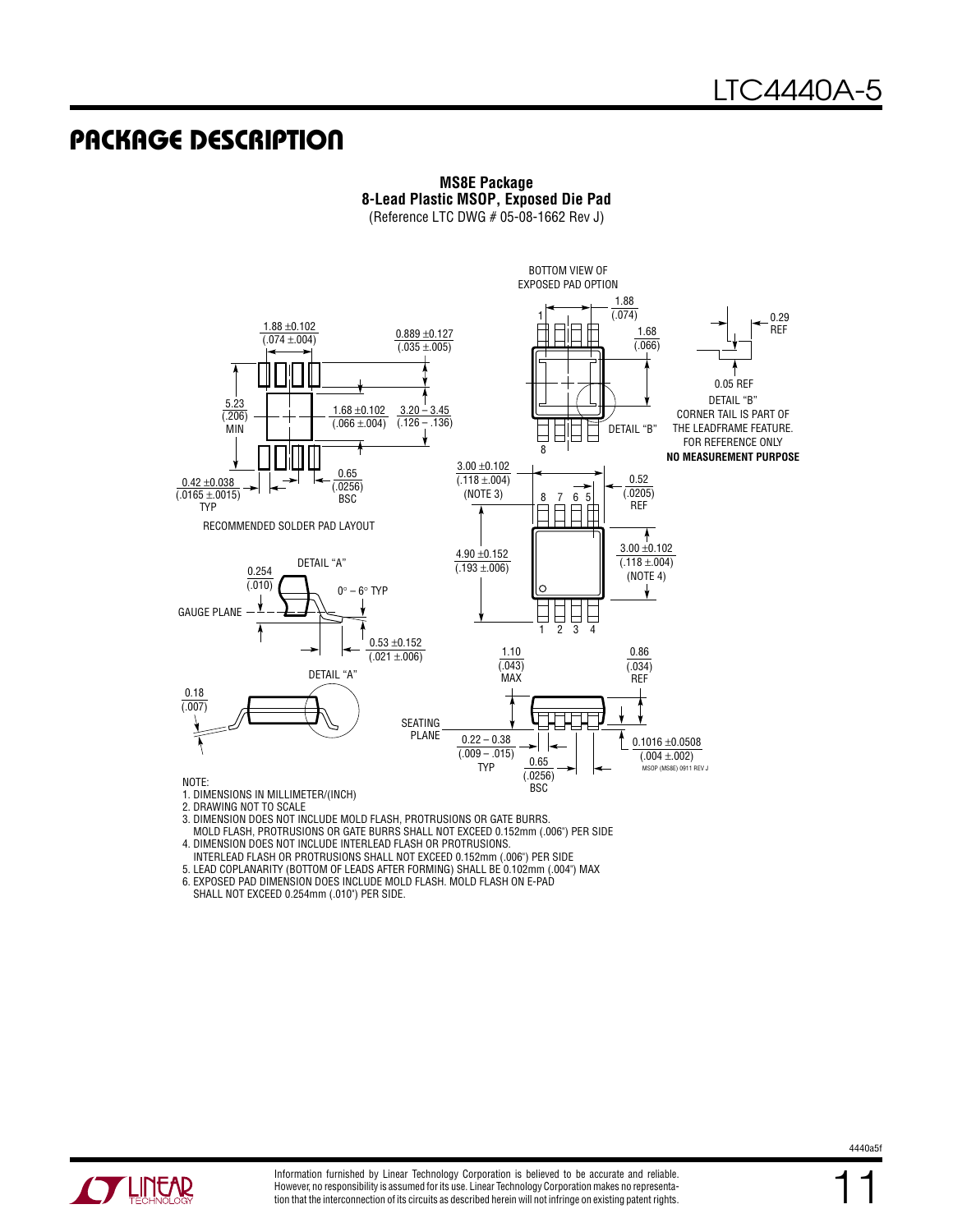### Typical Application



#### 240W 42V-56V<sub>IN</sub> to Unregulated 12V Half-Bridge Converter

### Related Parts

| <b>PART NUMBER</b>  | DESCRIPTION                                                                          | <b>COMMENTS</b>                                                                                                           |
|---------------------|--------------------------------------------------------------------------------------|---------------------------------------------------------------------------------------------------------------------------|
| LTC4444/LTC4444-5   | High Voltage Synchronous N-Channel MOSFET Driver with<br>Shoot-Through Protection    | Up to 100V Supply Voltage, $7.2V \leq V_{CC} \leq 13.5V$ , 3A Peak<br>Pull-Up/0.55Ω Peak Pull-Down                        |
| <b>LTC4446</b>      | High Voltage Synchronous N-Channel MOSFET Driver<br>without Shoot-Through Protection | Up to 100V Supply Voltage, $7.2V \leq V_{CC} \leq 13.5V$ , 3A Peak<br>Pull-Up/0.55Ω Peak Pull-Down                        |
| LTC4441/LTC4441-1   | N-Channel MOSFET Gate Driver                                                         | Up to 25V Supply Voltage, $5V \leq V_{CC} \leq 25V$ , 6A Peak Output Current                                              |
| <b>LTC3900</b>      | Synchronous Rectifier Driver for Forward Converters                                  | Programmable Time Out, Reverse Inductor Current Sense                                                                     |
| <b>LTC3901</b>      | Synchronous Rectifier Driver for Push-Pull and Full-Bridge<br>Converters             | Programmable Time Out, Reverse Inductor Current Sense                                                                     |
| LTC3722-1/LTC3722-2 | Synchronous Dual Mode Phase Modulated Full-Bridge<br>Controllers                     | Adaptive Zero Voltage Switching, High Output Power Levels (Up to<br>Kilowatts)                                            |
| LTC3723-1/LTC3723-2 | Synchronous Push-Pull PWM Controllers                                                | <b>Current Mode or Voltage Mode Controllers</b>                                                                           |
| LTC3765/LTC3766     | Isolated Synchronous Forward Controller Chip Set                                     | Active Clamp Reset, Direct Flux Limit™ with Onboard Gate Drivers<br>Ideal for Medium Power 24V and 48V Input Applications |
| LT1952/LT1952-1     | Synchronous Forward Active Clamp Controllers                                         | Ideal for Medium Power 24V and 48V Input Applications                                                                     |